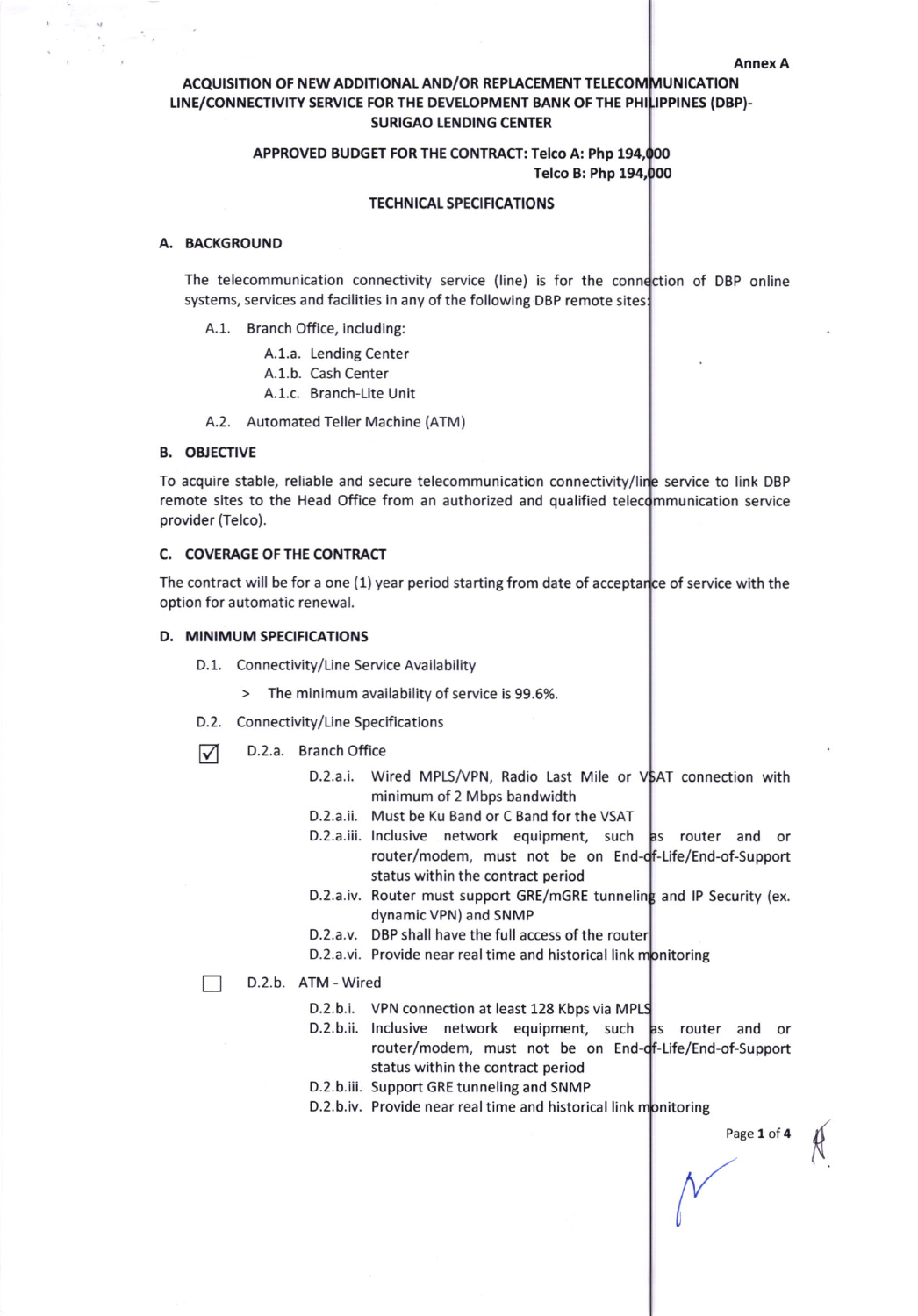# ACQUISITION OF NEW, ADDITIONAL AND /OR REPLACEMENT OF TELECOMMUNICATION LINE/ CONNECTIVITY SERVICE FOR THE DEVELOPMENT BANK OF THE PHILIPPINES (DBP)

#### D.2.c. ATM - Wireless П

- D.2.c.i. Provide data transmission function by public GPRS/ GSM network or higher
	- D.2.a.vii. Inclusive network equipment, such a router and or router/modem, must not be on End Life/End-of-Support status within the contract period
	- D.2.c.ii. Support GRE Tunneling and SNMP
	- D.2.c.iii. Provide GUI access for local and remote management
	- D.2.c.iv. Operate at -30~+75°C temperature
- D.2.c.v. Has LED status indication
- D.2.c.vi. Support RJ45 console port
- D.2.c.vii. Include: 1 power cord, 2 antennas, 1 console cable, 1 set documentation
- D.2.c.viii. Provide near real time and historical link mo<mark>nitoring</mark>.
- D.2.c.ix. Meet the average latency requirement of not greater than 200ms measured using the Ping utility or any similar mobile applications
- D.2.c.x. Meet signal requirement of not less than 2 **b**ars measured using mobile or similar devices capable of said measurement
- D.2.c.xi. DBP shall have full access to the Modem/Router
- D.3. Support Services and lncident Management
	- D.3.a. The Telco shall provide 24 x 7 onsite, telephone and email support. For every service unavailability/downtime reported, the response time shall be within thirty (30) minutes.
	- D.3.b. Upon the occurrence of service unavailability/downtime, the Telco shall:
		- D.3.b.i. Conduct problem isolation/resolution and link restoration activities
		- D.3.b.ii. Notification via electronic mail (E-mail) and telephone within one (1) hour of the occurrence
		- D.3.b.iii. Minimum of twice a day status report to DBP via E-Mail
		- D.3.b.iv. Estimated time of arrival (ETA) if onsite activities required
		- D.3.b.v. Estimated time of resolution (ETR)
		- D.3.b.vi. Root cause
		- D.3.b.vii. Comply with DBP policies on security and confidentiality during support services.
	- D.3.c. The Telco shall submit an incident report stating the reason/s for the outage and detailing the steps undertaken to resolve a particular problem upon DBP's request.
- D.4. Service Performance Review
	- > The Telco shall conduct a performance review session at least once every quarter of a Year

#### E. TELECOMMUNICATION CONNECTIVITY/LINE REQUIREMENT CLASSIFICATION

The primary objective of the following provisions is to have multiple Telcos per site, providing service redundancy, high availability and avoiding single point **þf f**ailure

 $\sqrt{\phantom{a}}$  E.1. New Telecommunication Line Requirement

E.1.a. Covered Sites

Page 2 of 4

(